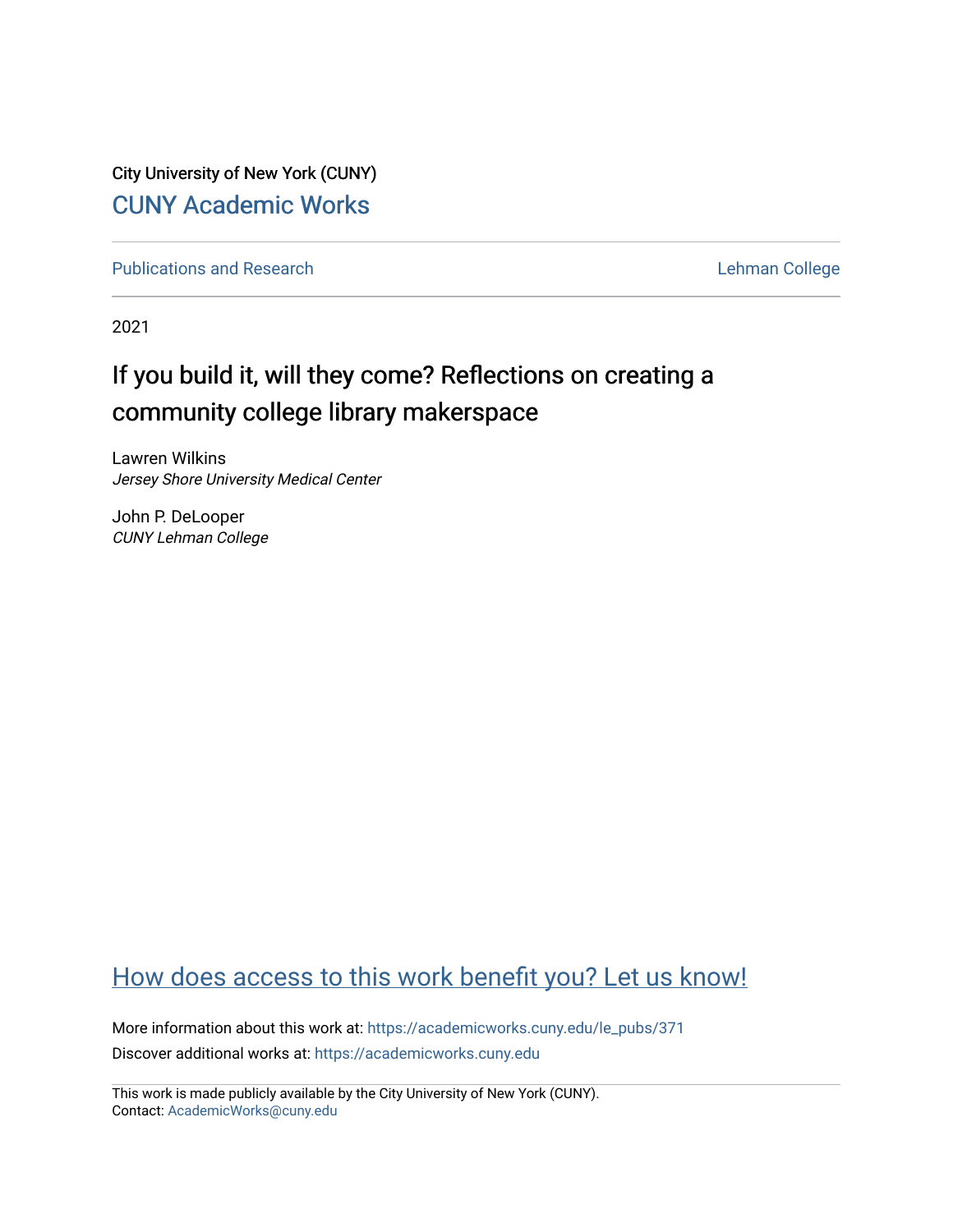## **If you build it, will they come? Reflections on creating a community college library makerspace**

Lawren Wilkins<sup>a\*</sup> and John DeLooper<sup>b</sup>

*a Jersey Shore University Medical Center, Neptune, NJ; <sup>b</sup> Lehman College - CUNY, Bronx, NY*

Corresponding author: John DeLooper [john.delooper@lehman.cuny.edu](mailto:john.delooper@lehman.cuny.edu)

#### **Abstract:**

This article describes one community college library's experience creating and implementing a makerspace. It discusses the setup process, lessons learned, criticisms from patrons and staff, and more.

Keywords: makerspaces, community colleges, college libraries

## **Introduction**

During the past several years, the term "makerspace" has become a part of nearly every librarian's lexicon. Public libraries have added makerspaces at a feverish pace, and makerspaces are now often found in libraries throughout the United States (MakerSpaces in Libraries 2020). However, academic library adoption of makerspaces, while increasingly common, has proceeded at a slower pace. When the library at Hudson County Community College (HCCC) moved into a new building, it sought to capitalize on the positive buzz resulting from having a new space, and decided to establish what was, at that point, one of the first academic library makerspaces in the country.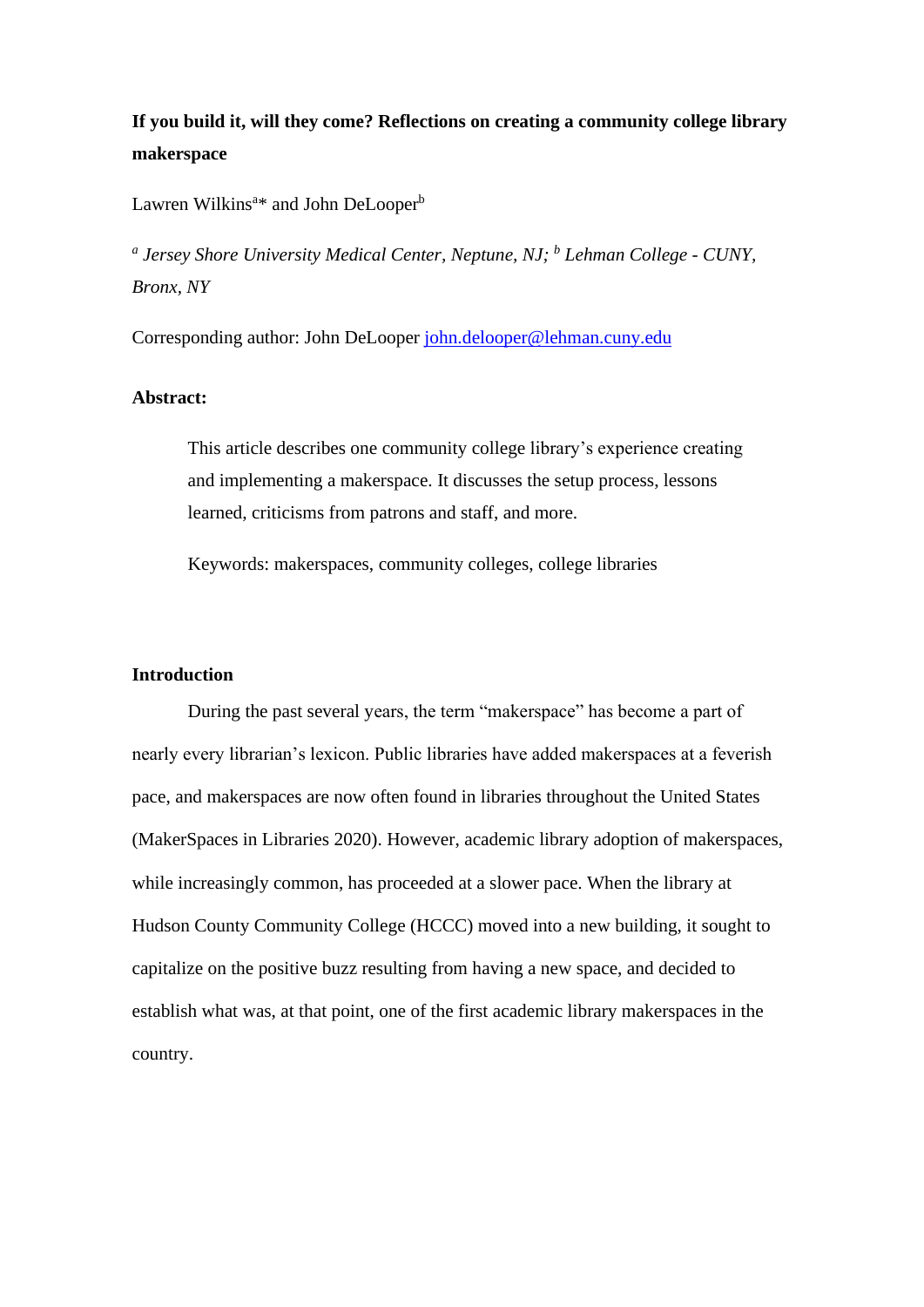## **Background**

Hudson County Community College is an urban community college which offers courses in a wide variety of disciplines. Its academic facilities include a main campus in Jersey City, a branch campus in Union City, and an academic center in Secaucus. HCCC also offers classes at several local high schools, and as an institution, takes pride in serving one of the most densely populated and ethnically diverse areas of the United States. As of Fall 2019 HCCC had a total enrollment of 8,002 students (Office of the Secretary of Higher Education 2020). Students at HCCC hail from around the world, representing more than 90 nationalities, with nearly 58% speaking a language other than English at home. In contrast to many community colleges, which often feature a high percentage of older students, approximately 52% of HCCC's enrolled students are under 29 years old.

## **Literature Review**

Discussion of makerspaces in libraries goes back to at least 2011, when Lauren Smedley created a FabLab as part of her graduate studies (Watters 2011). Within this and other early mentions of makerspaces, discussion often focused on the high tech "hackerspace" concept, and noted that libraries who added makerspaces often had desire to show that libraries offer more than books (Curran 2012). As such, makerspaces were often associated with or even synonymous with tech shops, FabLabs, and coworking spaces (King and Porter 2012). That said, the overall goals of these new spaces were often similar: to encourage creativity and maker mindset (Britton 2012). To this end, Loertscher (2012) compared it to the 1960s movement to transform school libraries into "multimedia centers" which, along with "phonograph records, sound filmstrips, and 8-mm silent loop films" would also "create a corner of the library for make and take" activities. Indeed, makerspaces may seem to go back further than that,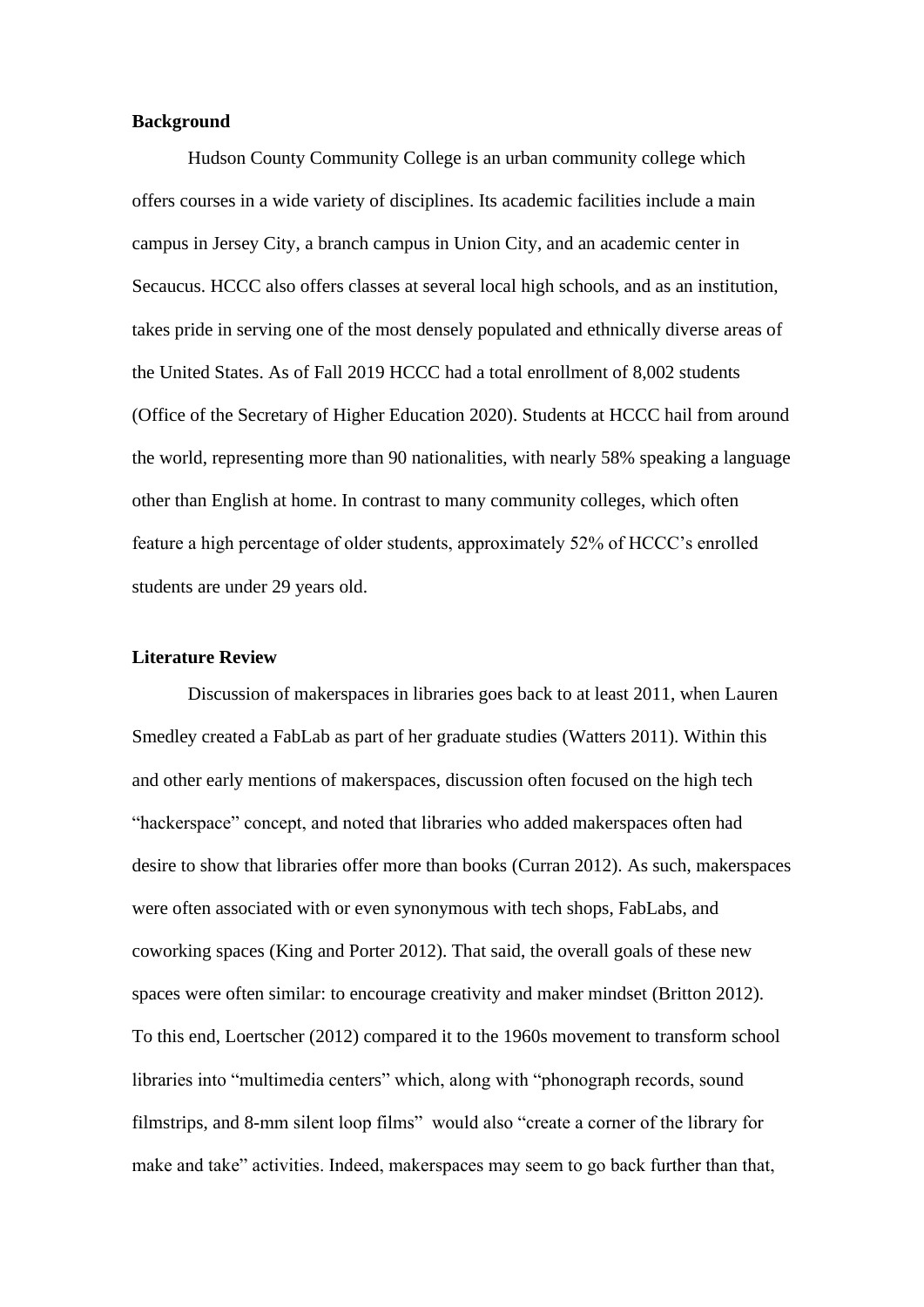with Torrone seeing makerspaces as an evolution of the Carnegie library's purpose of facilitating self-directed learning (Torrone 2011). In addition, American Libraries published a timeline dating the evolution of "making" in libraries as starting with the Gowanda Ladies Social society, which was founded in 1873 "to quilt, knit, sew, socialize, and talk about books" in1873.

In terms of makerspace adoption in college libraries, an early mention of this in the academic context was in Loney (2012) as a tech tidbit in *ACRL News* encouraging librarians to try out a makerspace. Later, Burke, (Burke 2015) profiled several academic library makerspaces, including a community college, a private four year college, and public university and described their activities.

Interestingly, surveys have shown that many schools dedicate space to makerspaces, typically in the library (Nagel 2018). However, college libraries have not been mentioned as frequently in articles about college-based makerspaces. For instance, the magazine of the League for Innovation in the Community College, an important community college organization, highlighted the makerspace at Sierra College in 2018, and then several other colleges with makerspaces in 2019. These articles highlighted partnerships with internal and external stakeholders, including for career and academic preparation, but made no mention of library involvement (Fraser-Middleton 2018, 2019). Indeed, searching Google for college makerspaces quickly yields examples of several college makerspaces with no mention of library involvement, including CSI (Porpora 2018), UW-Madison (University of Wisconsin-Madison 2020), Wheaton College (Makerspace 213 n.d.), and Las Positas (Makerspace 2020).

However, this may be changing. More formal integrations of college makerspaces and libraries have emerged, with the Institute for Museum and Library Services having recently awarded grants to develop formal college library makerspace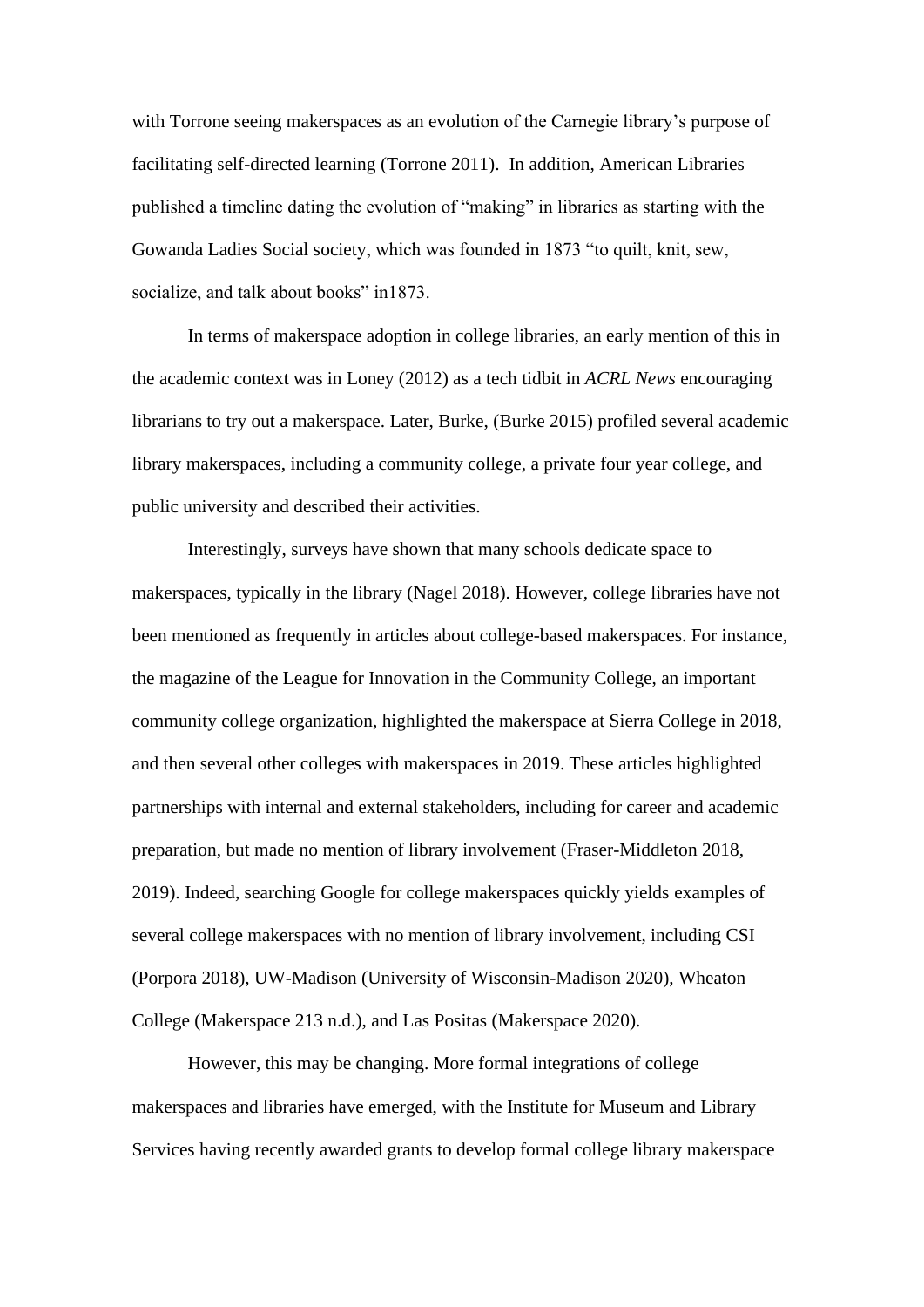competencies and rubrics (Peet 2019). Furthermore, the same makerspaces described by Fraser-Middleton included 87 mentions of libraries in their own report about the impact of community college makerspaces (California Community Colleges 2019).

### **Establishing a Makerspace: An Idea Begins**

During the 2013-2014 academic year, the Hudson County Community College Library underwent the process of moving its physical facility from an aging, converted office building at 25 Journal Square in Jersey City, NJ to a brand-new combination library and academic building across the street at 71 Sip Avenue. This move was highly anticipated by HCCC students, faculty, and staff, especially since the new facility would have nearly twice the square footage of the 25 Journal Square facility.

As part of the renovation process, HCCC's Dean of Libraries sought ideas from the staff about new ways to take advantage of the expanded space. Two members of the library staff, specifically a librarian and the director of library technology each proposed that the dean establish a makerspace. The dean was intrigued by this suggestion and formed a committee to investigate the feasibility of creating a makerspace.

The committee was comprised of staff from the library and from the student activities department, as well as student representatives who were chosen for their frequency of library use. The committee's first task was to figure out what the makerspace should focus on. At that time, existing makerspace literature primarily discussed makerspaces as places for working with technology and electronics, with arts and craft activities being less highlighted than high tech industrial supplies such as 3-D printers, laser cutters, and CNC milling machines (Inklebarger 2013). However, several members of the library's staff had suggested that HCCC's makerspace should have a more low-tech focus, with an emphasis on arts and crafts programming. After discussion, the committee decided to create a hybrid space with both technology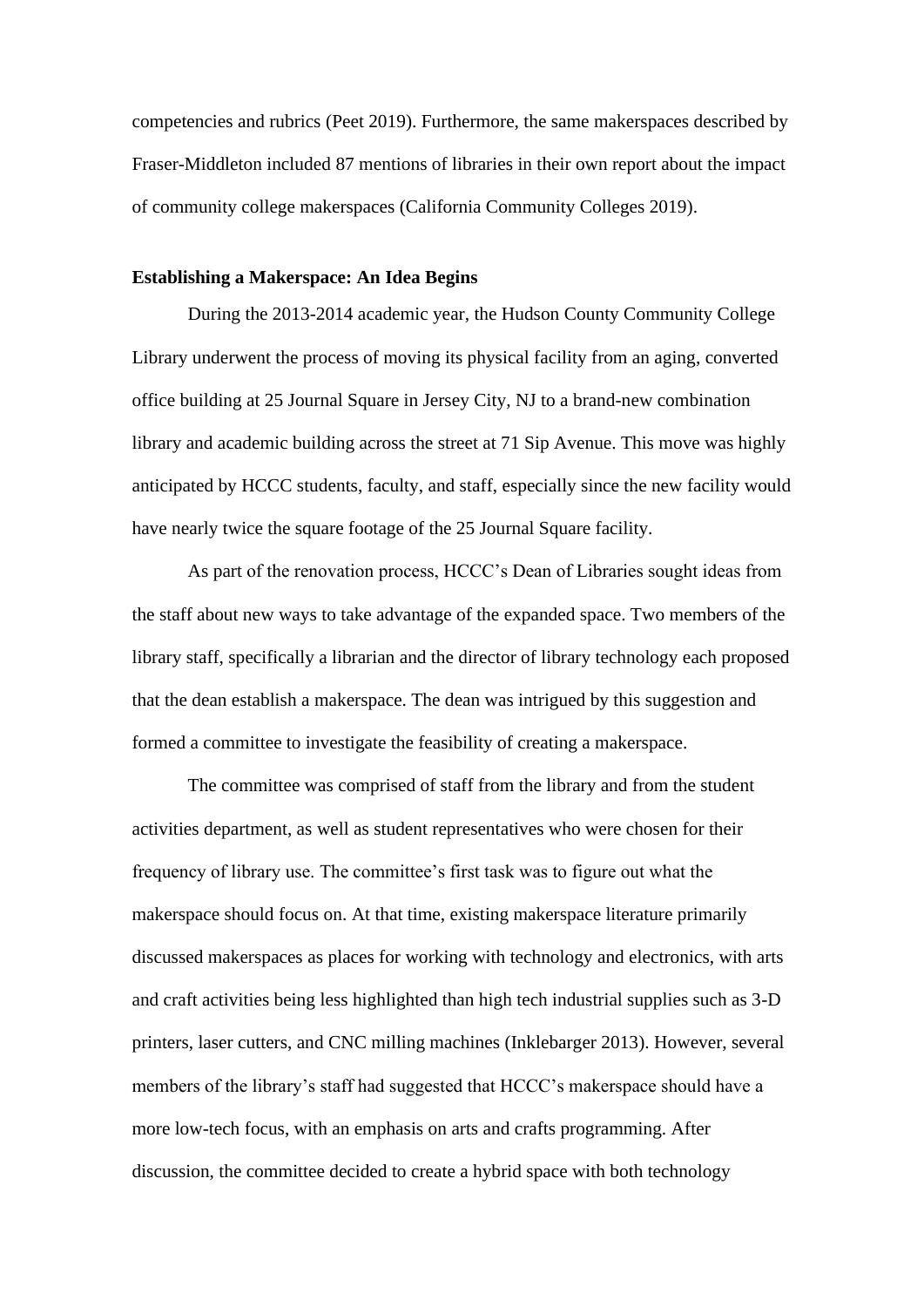equipment and traditional art supplies such as paper and clay that could facilitate a variety of activities for either type of program, and allowed for hybrid art and tech activities such as 3-D printing.

To that end, for the initial semester, the library acquired supplies such as a button maker, markers, paints, craft papers, X-Acto-knives, scissors, and Raspberry Pi computers. The library also purchased a MakerBot Replicator 3-D printer and a MakerBot 3-D scanner. Some of the initial supplies were purchased by the library from its technology and office supplies budget, and some were donated by library staff and interested students. In addition, 10 Arduino-compatible micro controllers and 8 SEEED studio electronics starter kits were acquired through a grant from Intel.

## **Choosing a Location**

In terms of physical location, the library chose a room as the makerspace that the college architects had originally designated to be either a workspace for librarians or a conference room. The room's configuration was then setup with computers and the 3-D printer on its periphery, a SMART board at the edge of the room, and a central "conference-style" table. This room was chosen because of its size, design, and central location. After library staff moved into the building, the library's dean held "creativity sessions" where students and staff were encouraged to decorate the space.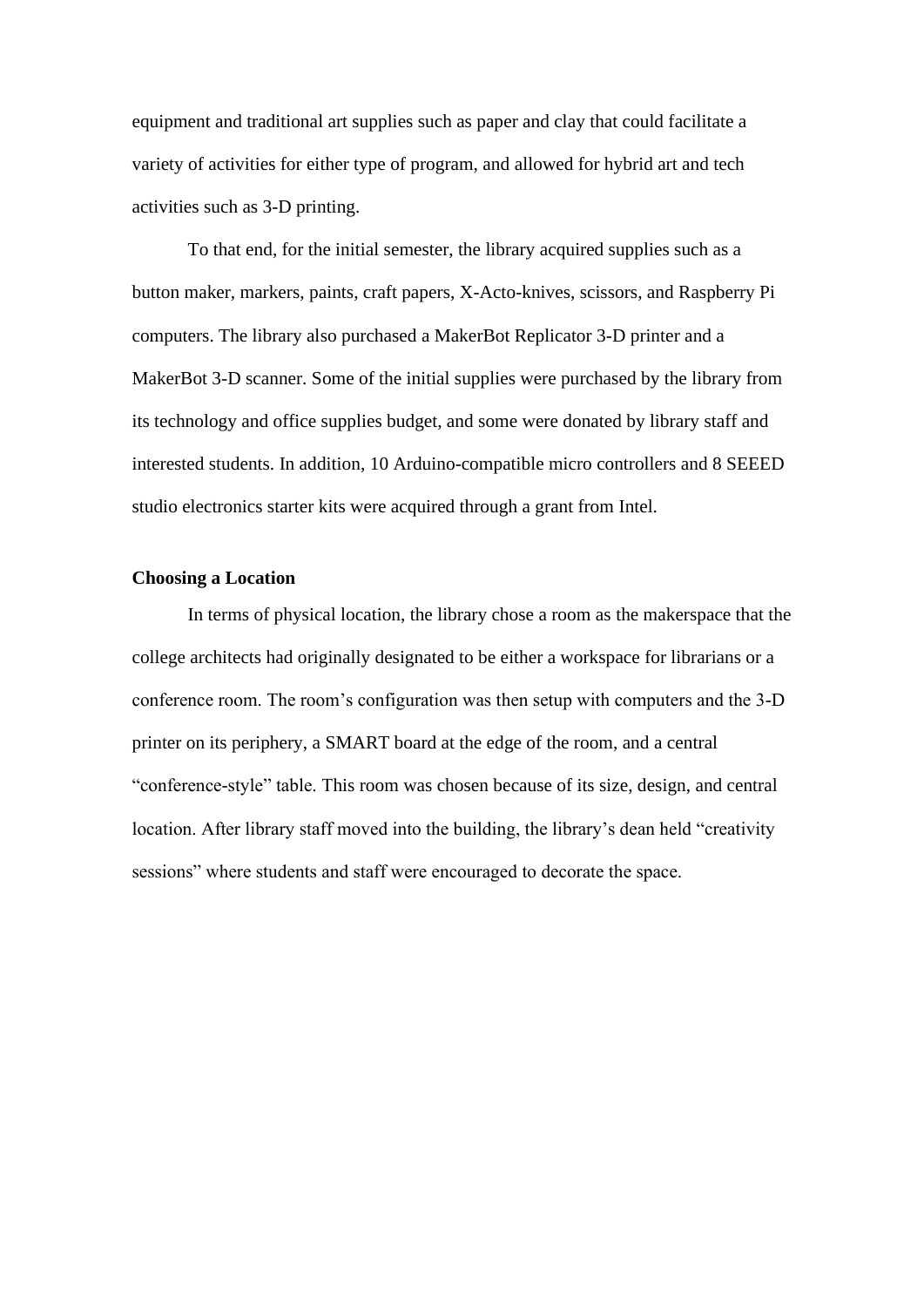

*Figure 1: Image of the Makerspace*, with student created decoration

## **Creating Awareness**

The Library began generating awareness of the makerspace in several ways. First, the dean mentioned it frequently at interdepartmental meetings such as Dean's Council and college-wide meetings such as the All College Council, HCCC's campus governance committee. She also worked with college administration and the HCCC Communications Department to include the Makerspace in all flyers and other promotional materials for the new library facility, copies of which were included in the library and in other campus buildings. Additional PR measures included the design of an informational poster about the makerspace, which was presented at the college's semi-annual professional development event, College Service Day. Afterward, this poster was also displayed prominently in the library to provide faculty, staff, and students with more information about the makerspace and further increase awareness of what programs and activities were offered therein.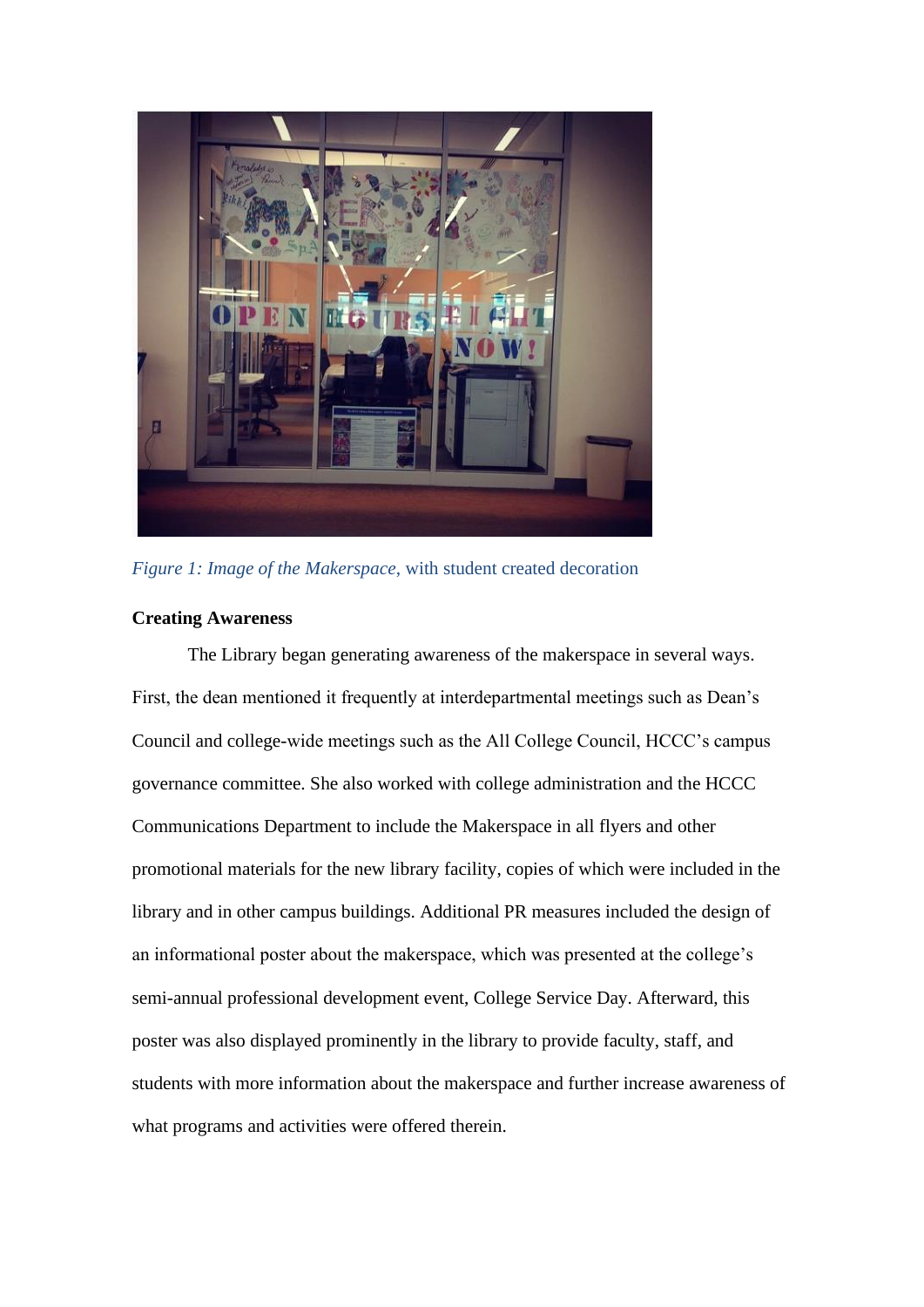This awareness campaign was undertaken deliberately, with several goals in mind. The library thought that a Makerspace in an academic library had the potential to bring in students who would not necessarily have used the facility otherwise. Once familiar with the space and comfortable in the new environment, library staff speculated that these students might be more likely to visit again in the future or use other resources such as the physical book collection or the computers to do their research. Staff also supposed that a makerspace would provide students with exposure to different learning modalities, and allow the opportunity for students to utilize self-directed learning, or participate in a collaborative learning context, depending on the activities offered.

Furthermore, library staff believed that a makerspace would also allow the library to implement a wider emphasis on events/programming, which had been rare in the old building due to space constraints. It also allowed the HCCC Library to develop new partnerships, particularly with the student activities department in the first few years. In addition, the library was able to bring outside facilitators for other events such as book discussions, music performances, art exhibits, and poetry readings, helping the college generate more positive publicity in local news media outlets.

Because makerspaces had not been attempted very frequently in other academic libraries, the HCCC library's staff saw this as an opportunity to try something new in a new space. There was also thinking that it could give students a place to go for stress relief, to have a temporary escape from academic rigors, and allow for something fun and creative that encouraged learning beyond a dedicated academic environment.

#### **Initial Programming**

During the inaugural semester in fall of 2014, the makerspace offered 25 events, which included introductions to the Intel Galileo Arduino programming board, 3-D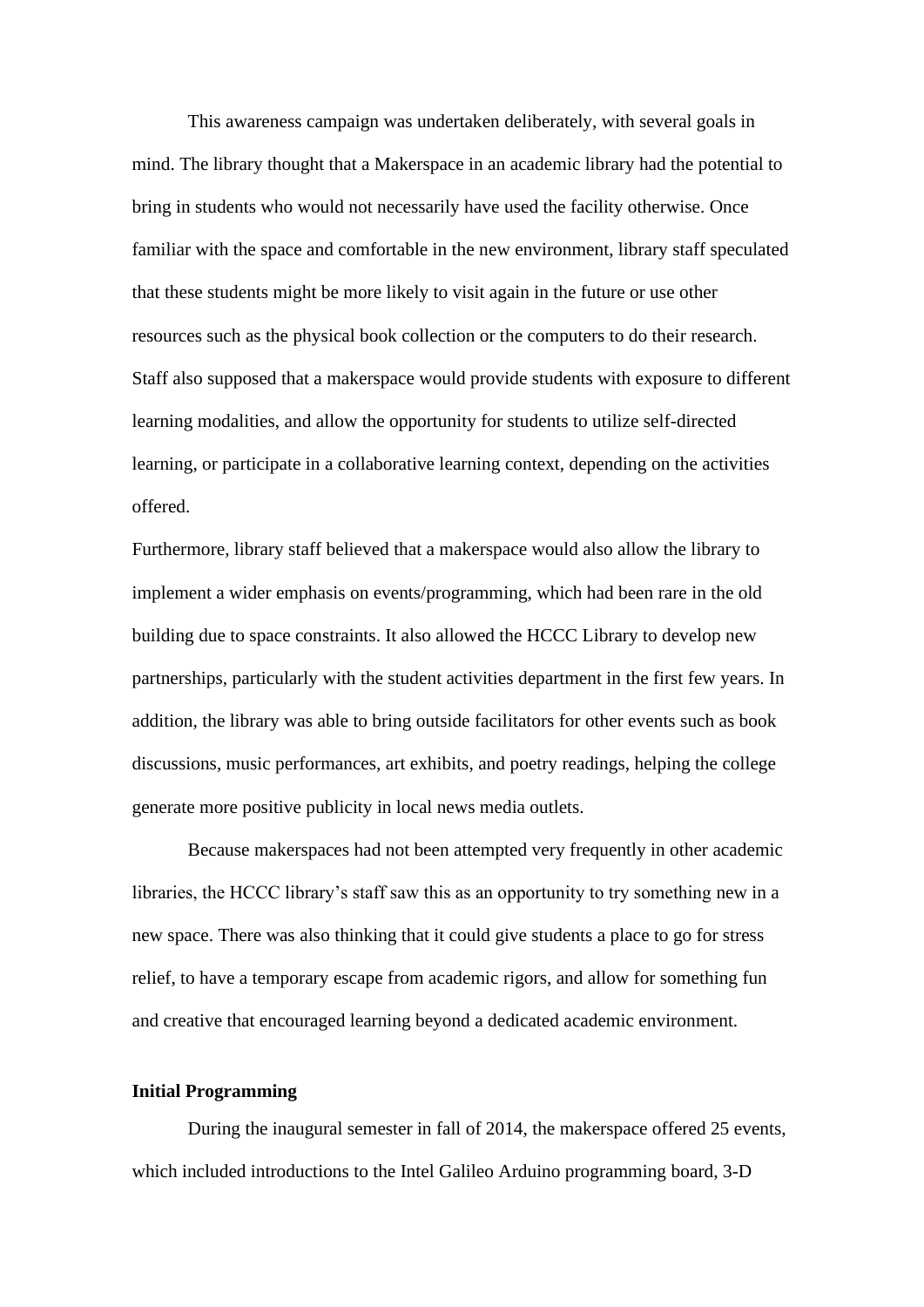printing tutorials, DIY greeting card making, graduation cap decoration, jewelry making, a genealogy workshop, and digital photo editing. These events generated a total of 225 attendees. The library requested registration via Eventbrite to try to make attendance predictable but did not find this effective as patrons might register and fail to attend or might not register but still attend. At the branch campus, there was also interest in makerspace programming but no dedicated physical location. With this in mind, the library created a "mobile makerspace" on a converted TV/VCR cart. Due to the space constraints, at this campus, events were often hosted outside the library in the campus's student lounge or in the building's multipurpose room. However, small events were held occasionally in the branch library's group study room.

#### **The Makerspace Matures**

As the semesters continued, makerspace programming evolved due to changing library needs and changing student interest. Each semester, the committee continued to meet, and discussed issues such as deciding how many events to host, how to best generate interest and awareness, and how to balance self-directed open hours versus facilitated workshops. To try to balance these needs, the library adopted a schedule which included both workshops and regularly scheduled open hours which allowed students more freedom to drive their own projects and learning.

Along with this, several challenges emerged. First, as the college faced an enrollment crisis in 2016, staff who left the organization were not replaced, and it was often a challenge to have enough library employees to staff both the service desks and the makerspace, especially at peak usage times for students. In addition, when employees needed to use sick days, staffing proved to be an even greater challenge, as not every staff member had the requisite knowledge and experience for each type of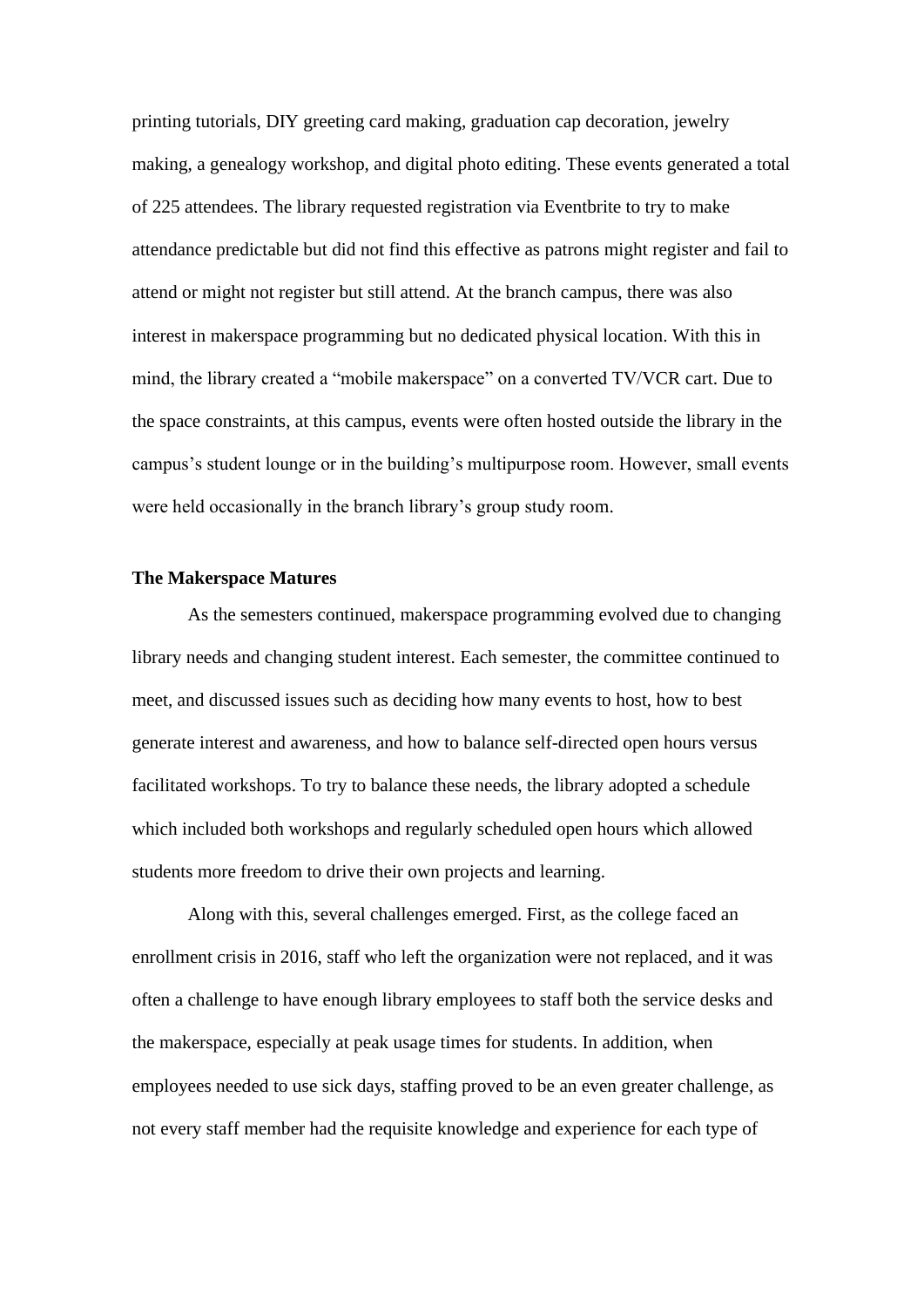workshop. As a result, in these circumstances, events were occasionally cancelled if a replacement facilitator could not be found.

Another significant challenge was managing space and controlling conflicts. Initially, library staff thought the new building's facility would have adequate space to meet the needs of the entire library community. However, a conversion of a part time staffer to full time status resulted in one staff member having to use the makerspace as a temporary workspace, which resulted in disruptions both to the employee's work and to events hosted in the makerspace. In addition, other staff who needed to utilize larger spaces for other projects would sometimes use the makerspace for their work activities, and as a result, staff sometimes became confused about which supplies were stored for makerspace activities and which ones were stored for other projects, as well as whether tools such as book carts could be moved to facilitate different makerspace furniture setups without disrupting the work of colleagues.

The library also faced several problems with obtaining supplies for the makerspace. Certain vendors would not agree to use purchase orders and payment accounts, and the college limited access to departmental credit cards to high level administrators outside of the library. As a result, library staff had to purchase many supplies from vendors with their own funds and be reimbursed by the school. Other vendors had to be ruled out entirely, as they would not complete required paperwork, such as New Jersey Business registration certificates, or would not allow tax-exempt purchases in-store.

The library also faced some supplier problems, especially in terms of its 3-D printer. The HCCC library's initial 3-D printer was a MakerBot Replicator, but this proved unreliable as its key extruder part frequently jammed, rendering the printer inoperable. The library soon learned that this was a common issue among MakerBot products of this generation (Robertson 2016). Since this machine broke down so often,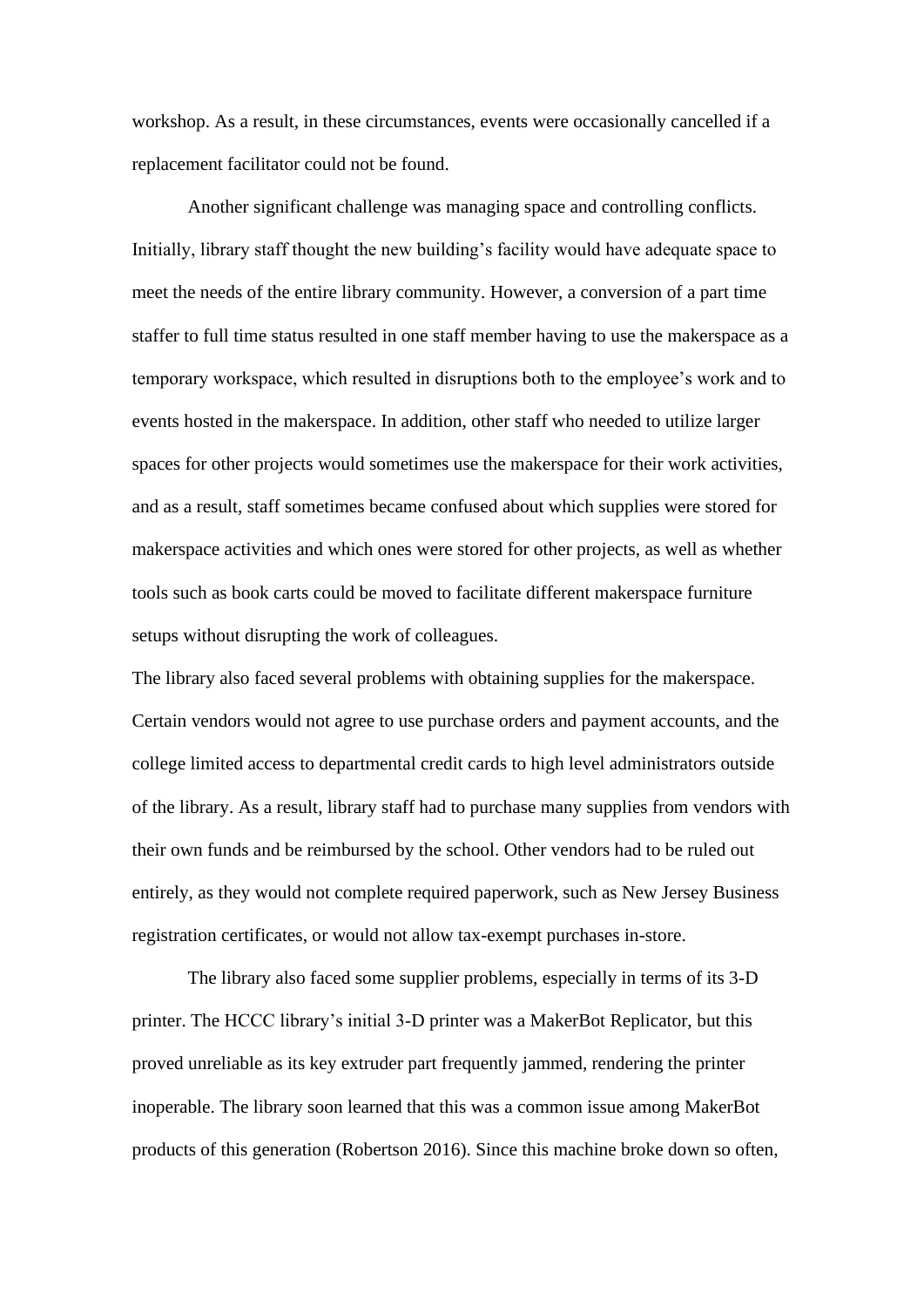the library eventually decided to purchase a second 3-D printer. A decision was made to choose a different manufacturer and to purchase this printer from an educational vendor who was already setup in our purchasing system. This vendor's purchase process was easy, and the product was delivered quickly. The other product, while technically competent, was much less popular with students due to its complicated user interface, and lack of integration with MakerBot's Thingiverse ecosystem for downloading and sharing 3-D creations.

#### *Expanding Programming and Activities*

After the initial semester, new makerspace uses also emerged. At the behest of student affairs and student government, the library experimented with activities that were not strictly educational, such as a video game tournament, which utilized the room's built-in SMART board and employee and student provided video game consoles. In addition, the Makerspace became a default conference area for library staff meetings, as well as for library related, but not maker-specific events, such as a book club. These uses spawned their own challenges, especially with other departments. While having a designated room as a makerspace allowed the library to keep control of a room built as a conference room that other departments were eager to try to claim, it also created conflicts with departments such as art and STEM, who wanted the makerspace's resources, especially its 3-D printer and Mac computer, to be reserved for their assignments rather than open to the college community.

## *Criticism*

Running a makerspace was not without criticism, which has been frequently seen in other makerspaces. For instance, Gutsche noted that makerspaces can be messy, and may require training library workers in new skills and workflows in which they are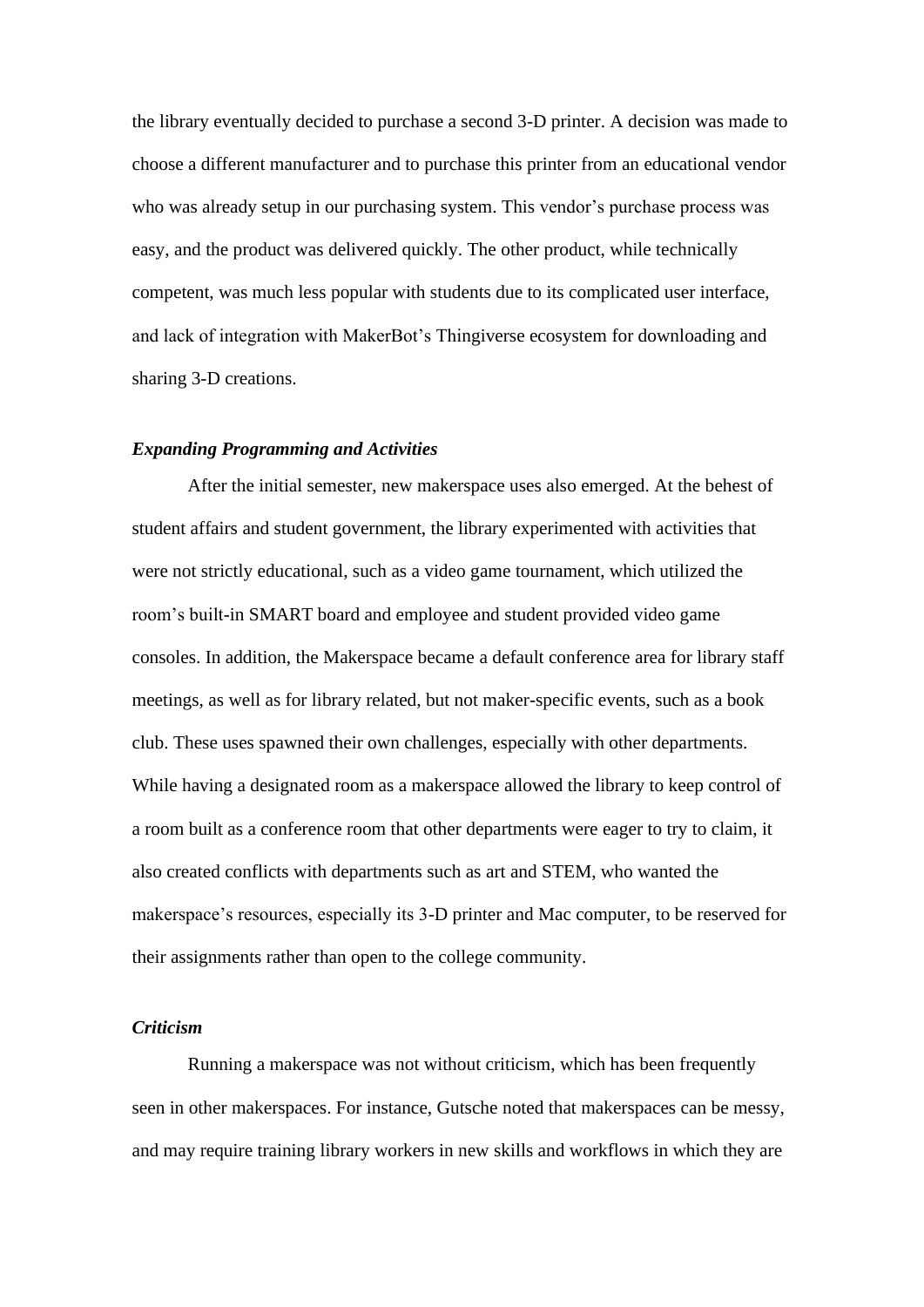reluctant to do. In addition, these makerspaces may require skills outside of the typical library worker's skillset (Gutsche 2013) Farkas noted that libraries should exercise caution when opening literature, as makerspaces fit in a library "hype cycle" which sometimes causes libraries to over-invest in new fads, rather than focusing on their core strengths as institutions. Moorefield-Lang (2015) also noted that maintaining adequate staffing can be one of the most significant challenges for a makerspace.

HCCC saw these issues in its own implementation of a makerspace. For instance, some staff noted that they felt like the makerspace took away from the library's instructional mission, and that it cost money that could be better spent on other resources such as subscription databases, audiovisual technology, or print books. There was also concern that certain events created noise, especially if the door to the makerspace were left open.

In addition, some college faculty and members of the administration who were not associated with the library expressed concern that a library committee was the body that decided which programs were offered each semester, rather than a faculty committee. These faculty and administrators suggested that each academic discipline should have the opportunity to schedule and host their own events without partnering with the library. This sentiment was understandably opposed by library administration, who felt that allowing programming without partnering with the library would negate the library's role in running a space which its staff created, and did not come to fruition. Some library staff also expressed concerns that makerspace programming required too many hours of staff time, and that the space could be more useful if it were reserved for other types of collaborative work like meetings, library instruction, or as for office space for library staff.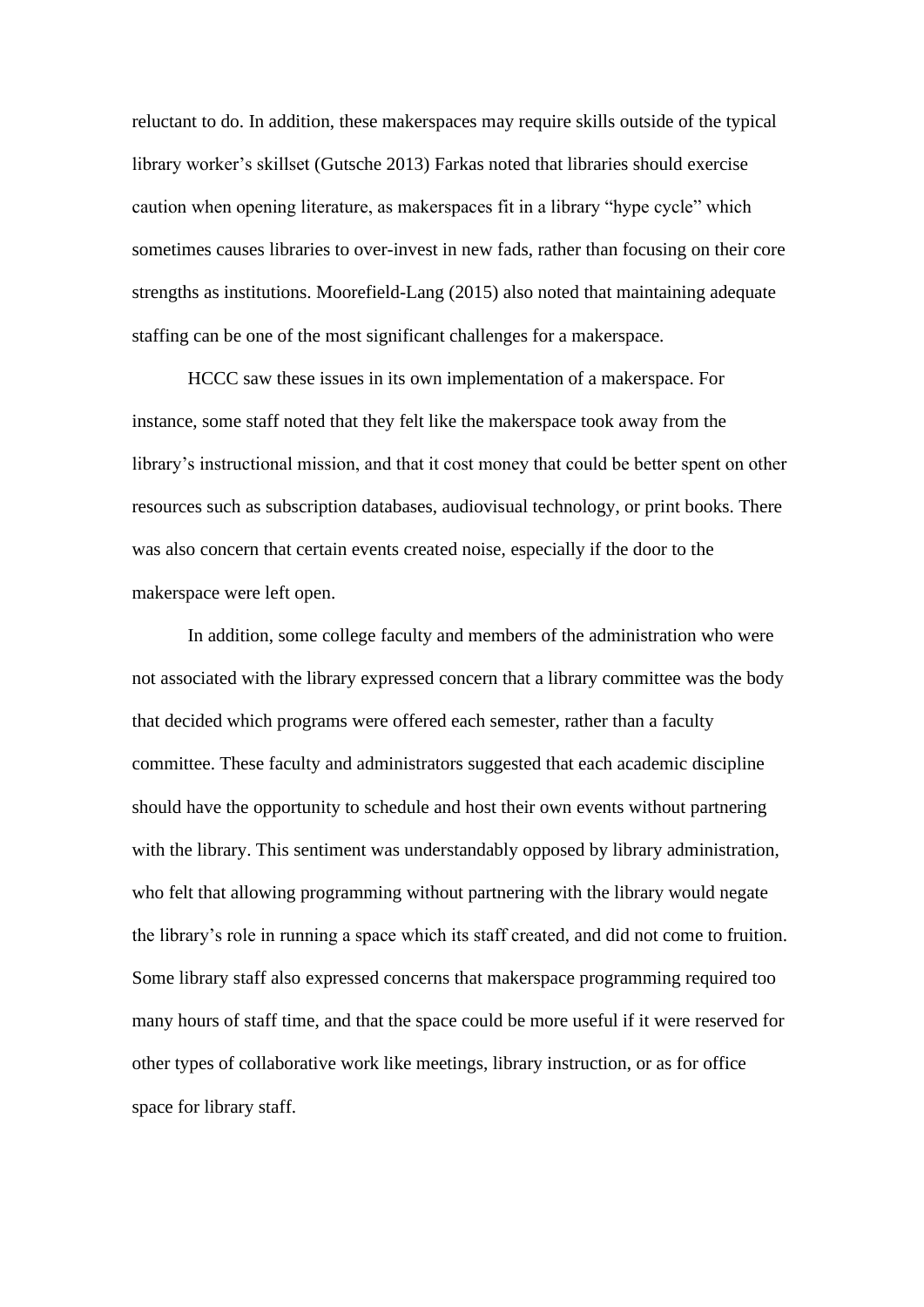On HCCC's branch campus, staff felt that the distribution of makerspace resources was unequal since the library's branch campus did not have a permanent makerspace and had to rely on a "mobile makerspace" or "makerspace on a cart" setup. Finally, there was concern that a makerspace could be physically dangerous, as it had had tools like scissors and X-Acto knives. The room at the main campus also did not dedicated vent hoods, so library staff were unsure if the 3-D printer's fumes would be a problem. In discussing this, library staff found that the PLA used by HCCC's 3-D printers was less dangerous than the ABS plastic popular with many other models at the time, but to mitigate the danger, library staff also decided to keep the makerspace door open and a fan on when the printer was in use. Also, of note, several students requested the library make soldering irons available and host electronics workshops that incorporated soldering. Upon trying to purchase this equipment, the library's purchase request was denied after the Information Technology department informed library administration that this could open the college up to liability concerns.

#### *Working with Student Schedules*

Another important challenge was finding days and times that work with students' schedules. This was particularly complicated because HCCC is a commuter school with a sizable population of students who are part-time and/or who work in addition to going to school. In an effort to optimize future scheduling decisions, the library used statistics from each semester's program Eventbrite registration and attendance in order to provide guidance for making scheduling decisions in future sessions and seeing which days and times were the most popular. That said, this method was not foolproof, as student schedules and interests seemed highly variable from semester to semester.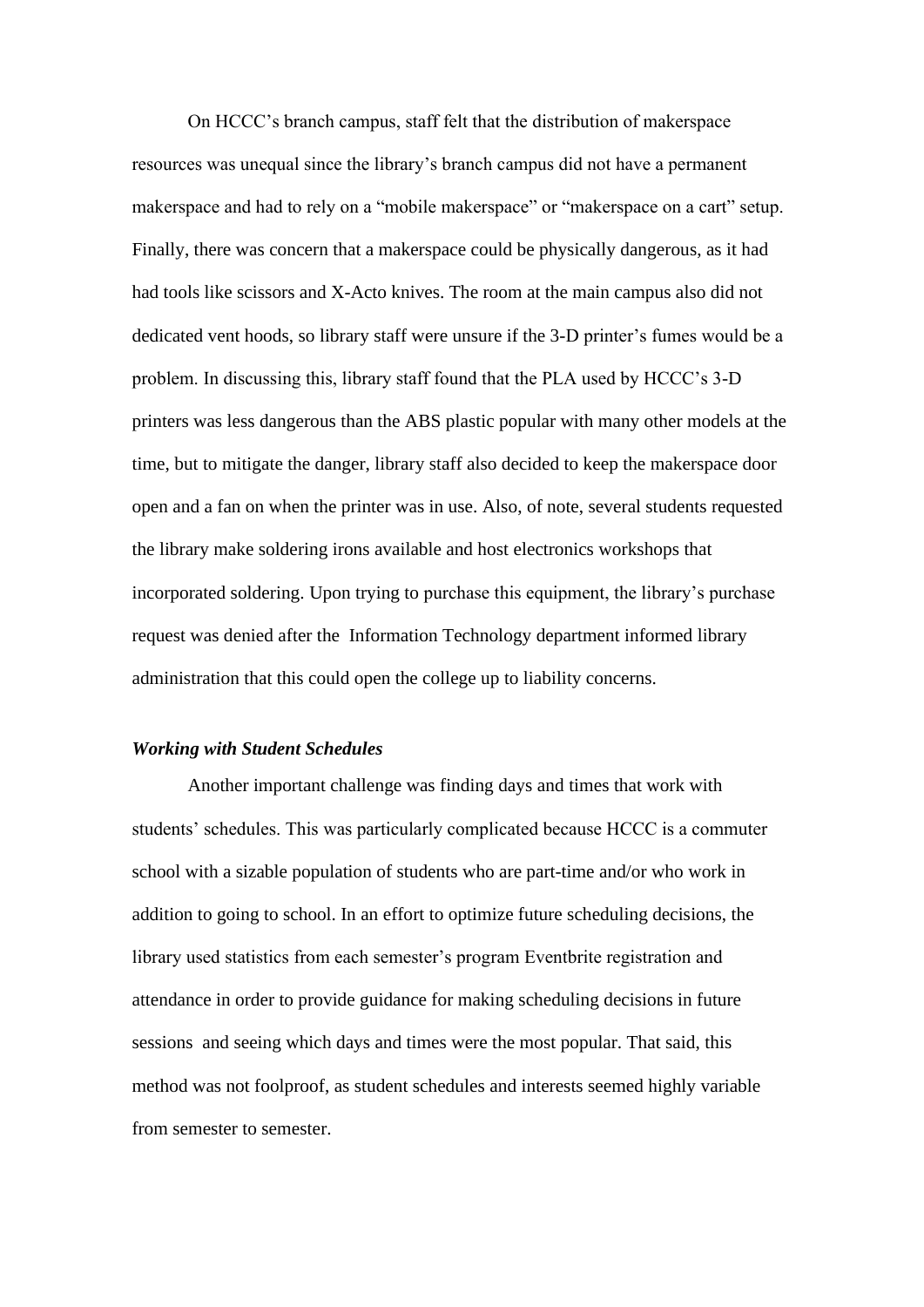## *Who is Allowed in the Makerspace and When?*

As the makerspace became more popular, another challenge was determining who could use the makerspace, and when. Initially, library administration and the programming committee wanted this space to be reserved for students only. But soon a few other constituencies expressed interest in using it, specifically faculty, alumni, and members of the public. After considering their requests, due to space constraints, the library thus decided that makerspace events would typically be targeted at students only, but for certain events, these other groups were allowed on a case-by-case basis, depending on registration, whether the event was full, and if one of these interested participants contacted the library to express interest in a particular event. In addition, members of the public, who sometimes expressed interest in using this facility, were periodically granted access through open houses and on certain special events such as New Jersey Maker's Day.

The issue of when people could use the makerspace also arose. As with many libraries, students are often in competition for study space, and when the makerspace was empty, library staff often found students using it as study space. These students would also be "kicked out" when events occurred, which irritated the students and created ill will with library staff. As a result, library administration decided this space had to be kept locked when not in use, which seemed to mostly mitigate this issue.

#### *Developing and Maintaining Partnerships*

One of the most positive aspects of the makerspace was the way it helped the library develop partnerships with other departments, especially the Student Activities department and the Communications department. Each of these helped promote programs and provided additional support. More specifically, student activities were helpful from the start, offering their insight into their experience with what scheduling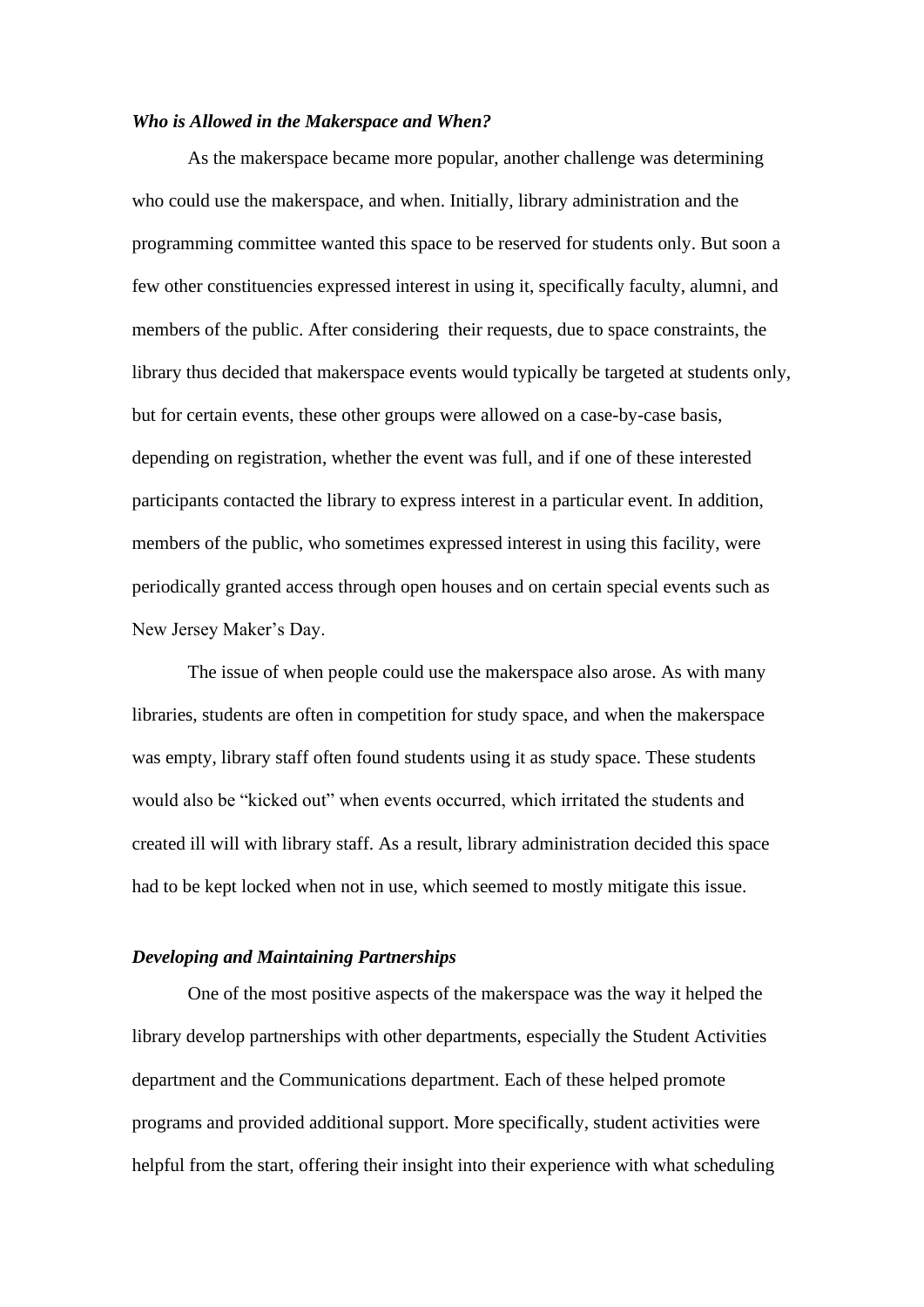worked best, and what students reported as interests. They also helped us to promote events by including makerspace workshops in their weekly e-mail blast to students and helped to co-host several events as well. This partnership proved especially helpful when a reorganization put the library into the Student Affairs Department, as it meant that several library employees now had strong existing relationships with colleagues from another administrative unit.

Another key partnership was with the Communications department, who designed flyers for specific programs and events, as well as guidebooks to promote each semester's activities. These advertising materials were shared on bulletin boards and on the college's intranet (also called the Portal). They also helped cross promote events on the college's social media pages, which segued well with the library's own promotion of events, the library's social media pages, and the library's use of its blog to provide additional details about events.

Due to having a makerspace, the library also improved its communication with professional organizations. Several librarians learned and shared best practices at state conferences and these partnerships were further honed and strengthened through participation in statewide initiatives such as NJ Maker's Day.

#### **Conclusion:**

The creation of a makerspace at HCCC introduced a novel and worthwhile added service at a community college library. While it increased staffing requirements, and faced occasional criticism, it challenged staff to learn new skills and created new ways for students to utilize library facilities and engagement with the library, while also helping promote a new space.

## **Acknowledgements:**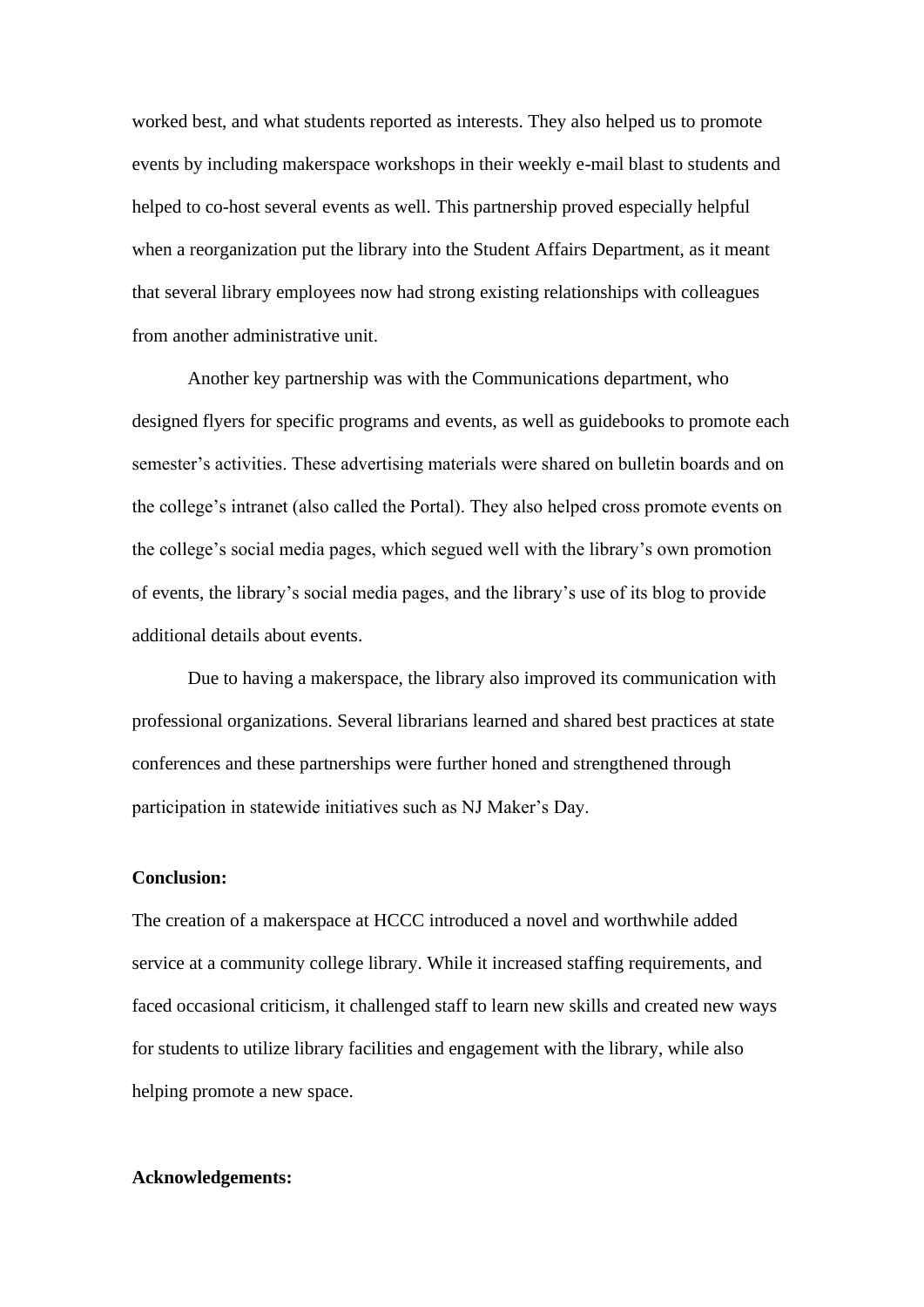Thank you to Carol Van Houten, Kate Bellody, James Cox, Jennie Pu, and all the HCCC library staff who hosted events in the makerspace staff for their feedback and information.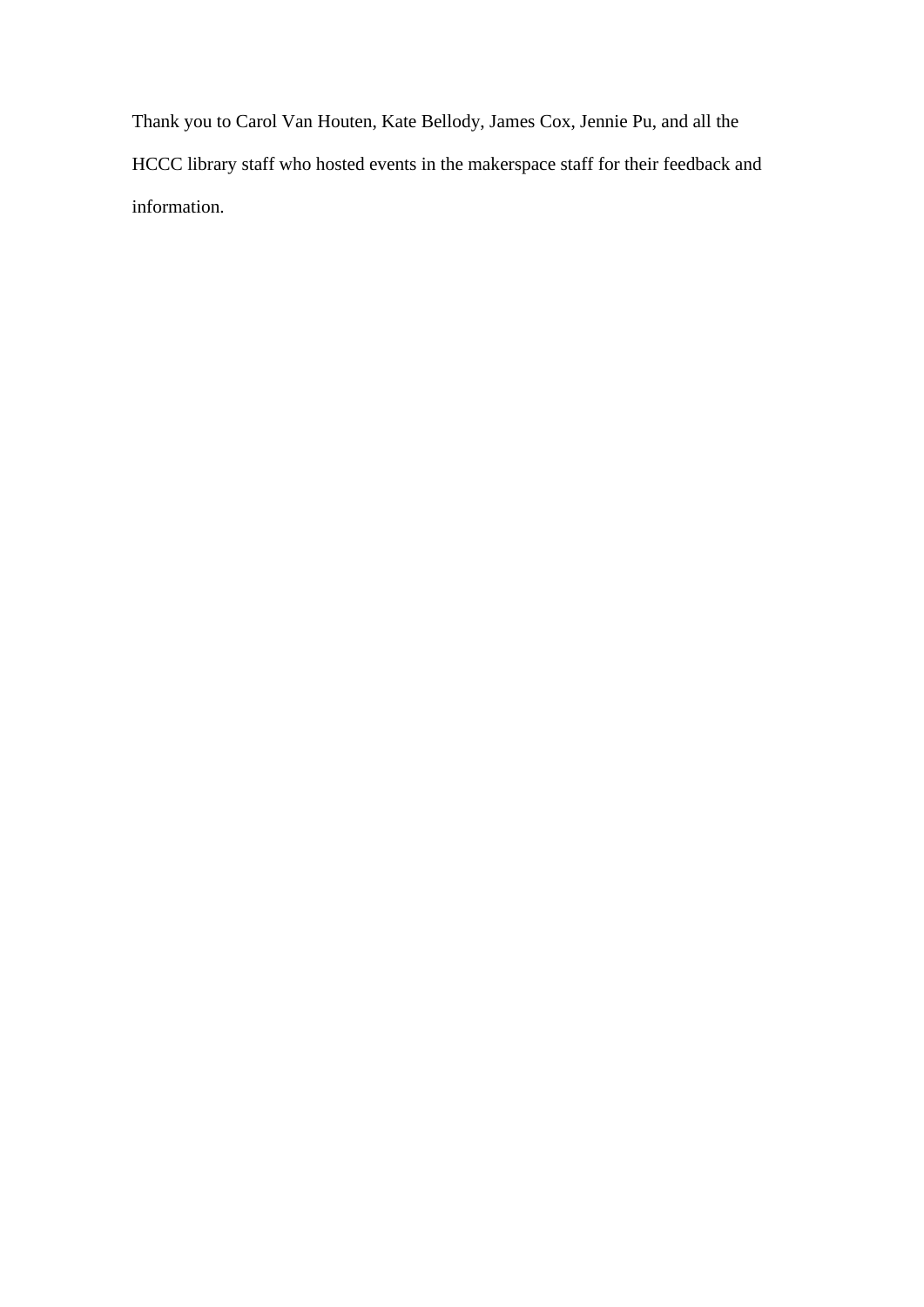## **Works Cited**

Britton, Lauren. 2012. "A Fabulous Laboratory." *Public Libraries* 52(4): 30–33. Burke, John. 2015. "Making Sense: Can Makerspaces Work in Academic Libraries?" In *ACRL 2015 Proceedings*, Portland, OR: Association of College and Research Libraries, 497–504. http://www.ala.org/acrl/acrl/conferences/acrl2015/papers (September 29, 2020).

California Community Colleges. 2019. *California Community College Makerspace Impact*. California, USA. https://cccmaker.com/wpcontent/uploads/2020/03/CCC\_MakerspaceImpact\_v14-FINAL-LR.pdf (October 15, 2020).

Curran, Kevin. 2012. "Hacking in Libraries…and 3D Printers." *Multimedia Information & Technology* 38(1): 35–35.

Fraser-Middleton, Karen. 2018. "Sierra College Incorporates the Maker Mindset Into Education." *Innovation Showcase* 13(4). https://www.league.org/innovationshowcase/sierra-college-incorporates-maker-mindset-education (October 15, 2020). —. 2019. "College Makerspaces Develop Innovation-Ready Graduates." *Innovation Showcase* 14(1). https://www.league.org/innovation-showcase/college-

makerspaces-develop-innovation-ready-graduates (September 29, 2020).

Gutsche, Betha. 2013. "Makerspaces in Libraries: Patron's Delight, Staff's Dread?" *Alki* 29(1): 28–30.

Inklebarger, Timothy. 2013. "Brave New Library." *American Libraries Magazine*. https://americanlibrariesmagazine.org/blogs/the-scoop/brave-new-library/ (February 27, 2020).

King, David Lee, and Michael Porter. 2012. "Outside In. Create a Library 'Tech Shop.'" *American Libraries* 43(3/4): 59–57.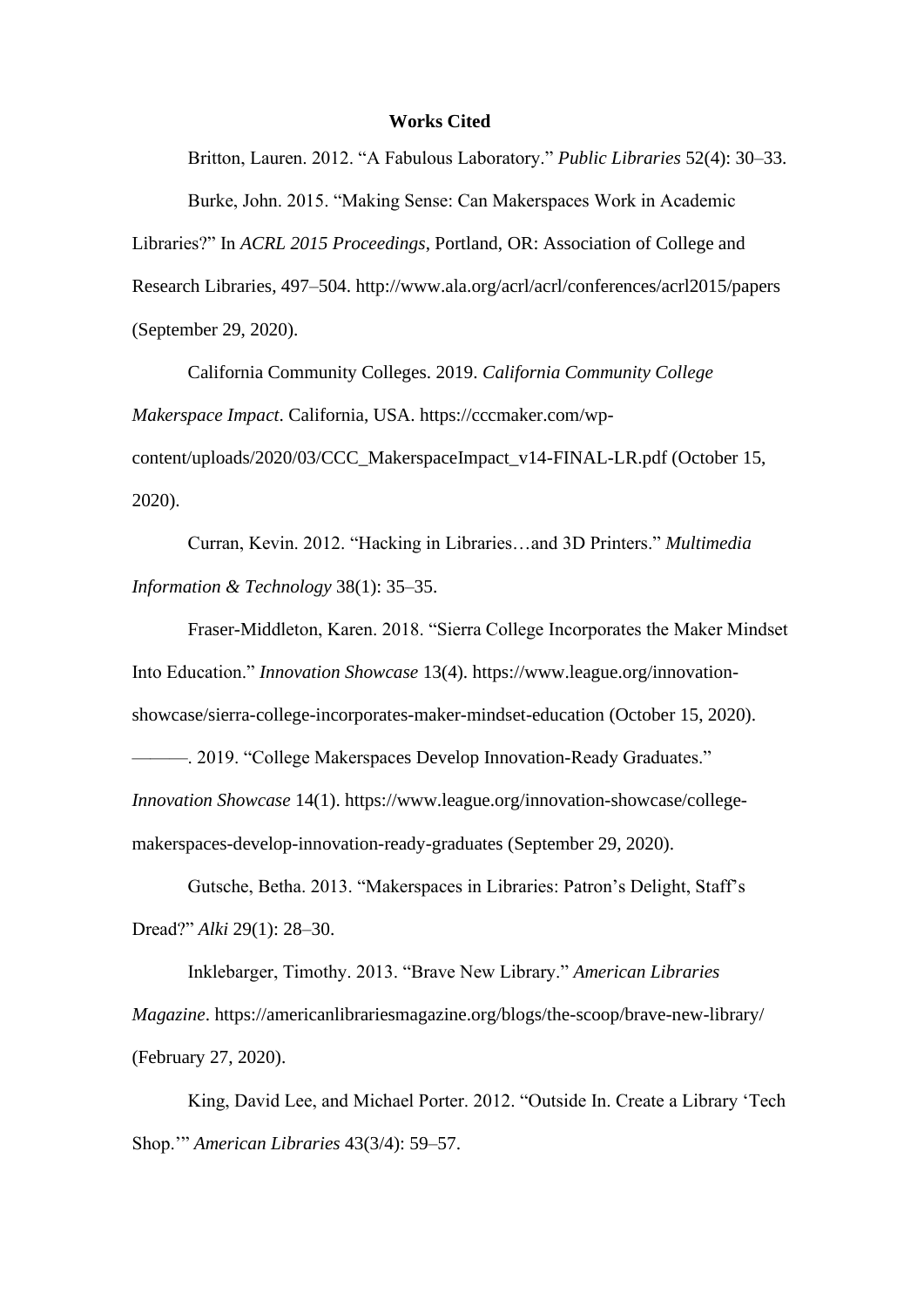Loertscher, David V. 2012. "Maker Spaces and the Learning Commons."

*Teacher Librarian* 39(6): 45–46.

Loney, Tor. 2012. "Brought to You by the ACRL ULS Technology in

University Libraries Committee." *College & Research Libraries News* 73(11): 644–644.

"Makerspace." 2020. *Las Positas College*.

http://www.laspositascollege.edu/makerspace/ (September 29, 2020).

"Makerspace 213." *Wheaton College Massachusetts*.

https://wheatoncollege.edu/academics/special-projects-initiatives/imagine-network/lab-213/ (September 29, 2020).

"MakerSpaces in Libraries." 2020. *Urban Libraries Council*. https://www.urbanlibraries.org/member-resources/makerspaces-in-libraries (February 27, 2020).

Moorefield-Lang, Heather. 2015. "Change in the Making: Makerspaces and the Ever-Changing Landscape of Libraries." *TechTrends* 59(3): 107–12.

Nagel, David. 2018. "Creativity, Critical Thinking Top Benefits of Makerspaces -." *SteamUniverse*. https://steamuniverse.com/articles/2018/07/24/creativity-criticalthinking-top-benefits-of-makerspaces.aspx (September 29, 2020).

Office of the Secretary of Higher Education. 2020. "Preliminary Enrollment in N.J. Colleges and Universities, by Level and Attendance Status, Fall 2019." *Office of Research and Accountability Student Unit Record (SURE) Frequently Requested Statistical Tables*.

https://www.state.nj.us/highereducation/documents/pdf/statistics/fallbylevel/Enr2019.pd f (February 13, 2020).

Peet, Lisa. 2019. "IMLS Funds Development of Academic Maker Competencies, Rubrics." *Library Journal*.